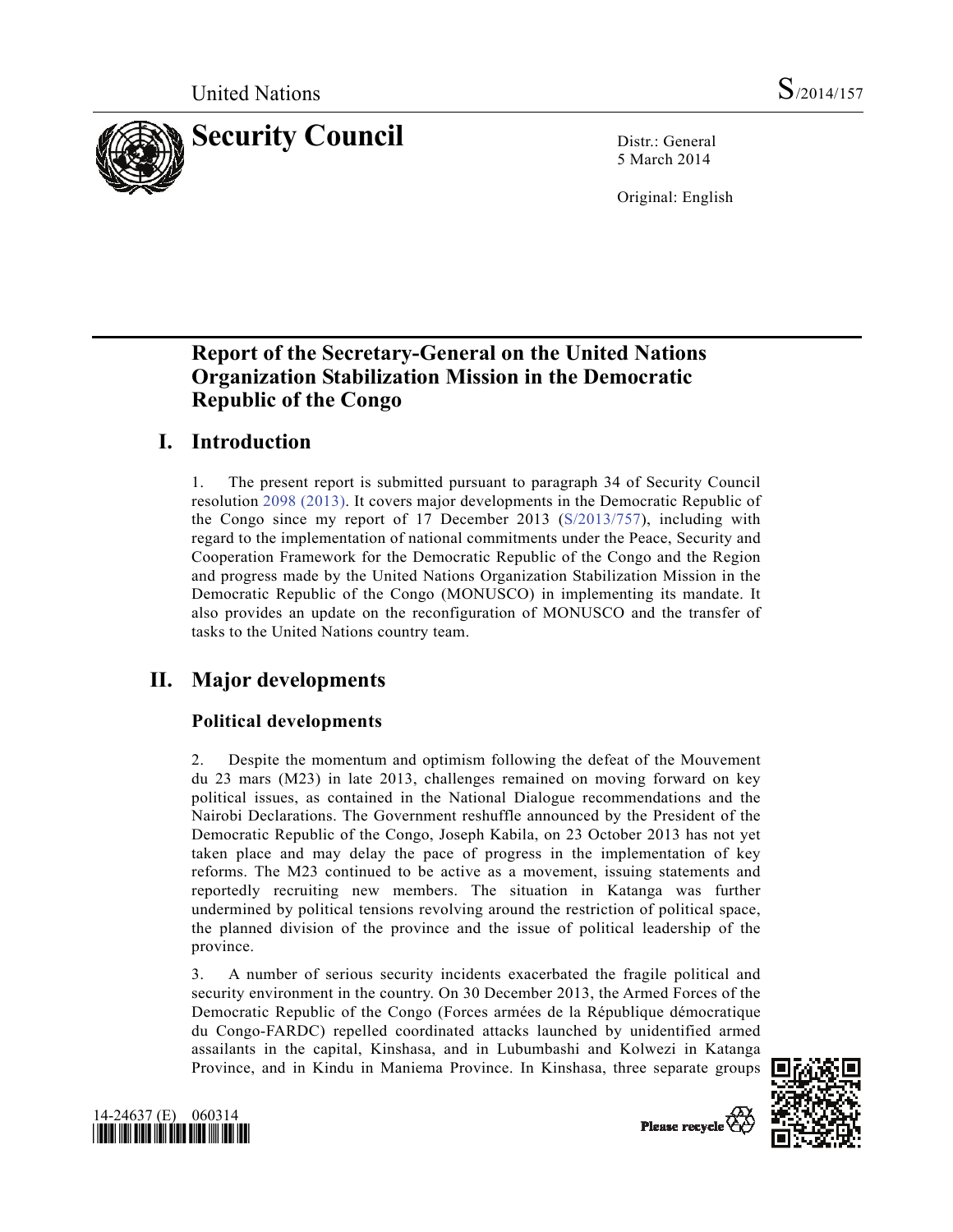simultaneously attacked the Congolese armed forces' headquarters/Ministry of Defence compound, the National Radio and N'Djili international airport. In Kindu, the assailants attacked the airport, while in Lubumbashi, violent clashes between the army and unknown gunmen took place on the outskirts of the city. As a result of the attacks, 103 people, including eight Congolese armed forces soldiers, were reportedly killed. These serious incidents appeared to be linked to followers of a self-proclaimed prophet and outspoken opponent of the Government, Joseph Mukungubila. These attacks, although repelled by the Congolese armed forces, have shown that threats to stability in the Democratic Republic of the Congo are not limited to the East.

4. In another serious incident on 2 January 2014, Colonel Mamadou Moustapha Ndala of the Congolese armed forces, who had played a key role in leading the military operations against the M23 and was involved in directing new operations against the Allied Democratic Forces (ADF), was assassinated by unidentified assailants north of Beni.

5. In keeping with the conclusions of the Kampala Dialogue between the Government of the Democratic Republic of the Congo and the M23, on 4 February the Parliament adopted an Amnesty Law for acts of insurrection, acts of war and political offences between 18 February 2006 and 20 December 2013. Consistent with international humanitarian and human rights laws, the Amnesty Law, which was promulgated by the President on 11 February, excludes amnesty for crimes of genocide, crimes against humanity, war crimes and gross violations of human rights, as well as treasonable offences.

6. On 23 January, the Government suspended the passage of a controversial oil bill that was currently under consideration in Parliament, in order to allow for more time for consultation. The bill had been denounced by both local and international anti-corruption regulators for its lack of transparency.

## **Progress on implementation of national commitments under the Peace, Security and Cooperation Framework Agreement for the Democratic Republic of the Congo and the Region**

## **National Oversight Mechanism and benchmarking process**

7. MONUSCO and international partners continued to advocate for the strengthening of the National Oversight Mechanism's institutional framework. Nevertheless, nine months following its establishment, the Executive Committee of the three-tiered Mechanism for the implementation of the Peace, Security and Cooperation Framework Agreement has yet to adopt its rules of procedure and is operating with limited material and human resources. The Steering Committee, chaired by President Kabila, has only met once since the creation of the Mechanism, while the Consultative Council, which brings together representatives of different sectors including public institutions and civil society, has yet to hold its first meeting.

8. The Executive Committee is gradually advancing the benchmarking process, which will pave the way for developing an action plan for the Framework's implementation and direct the development of priority programmes. On 13 January, the Coordinator of the Mechanism's Executive Committee transmitted a formal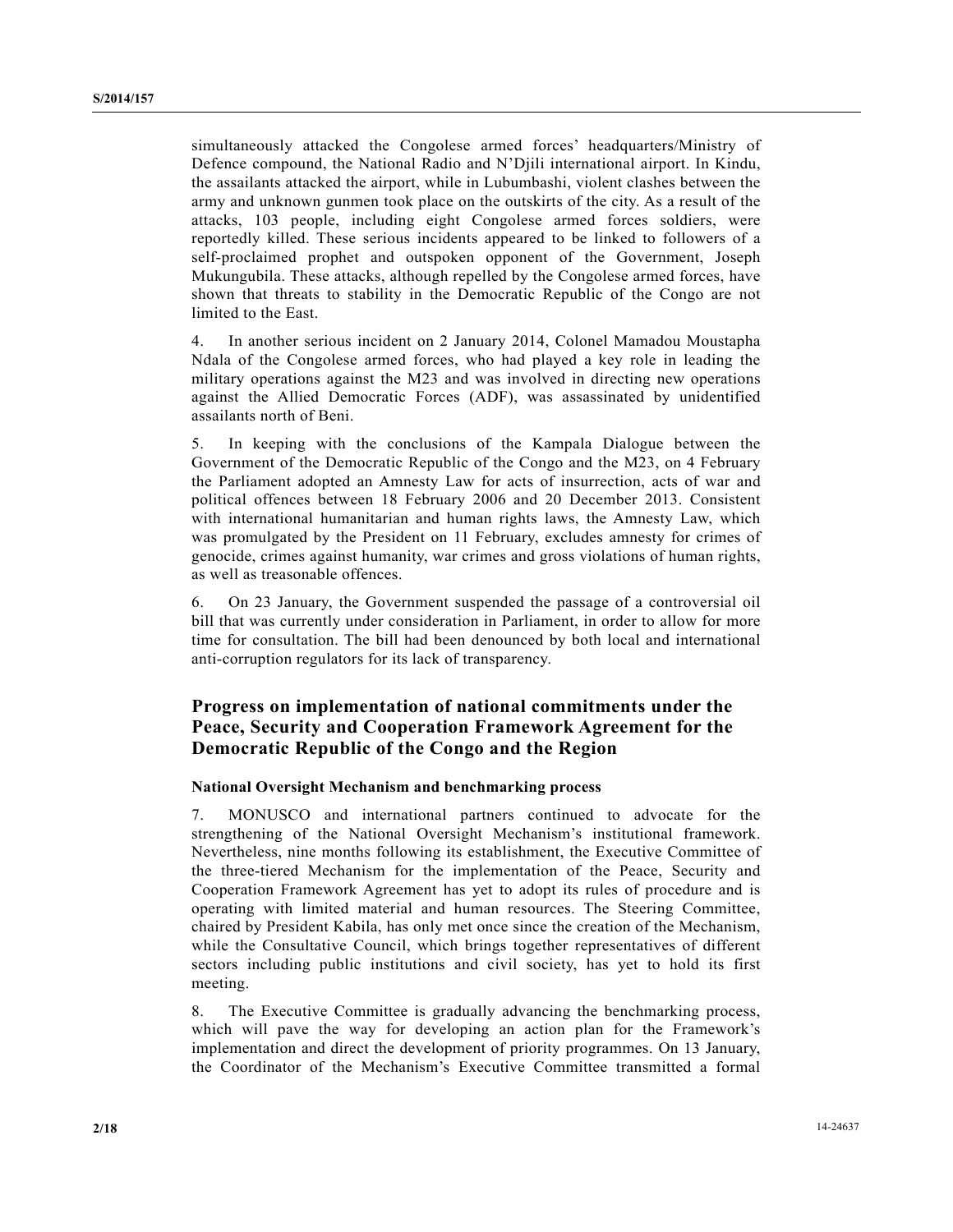request to MONUSCO for support from the United Nations and international partners for a three-day seminar to elaborate and refine benchmarks and indicators for all six national commitments under the Framework. On 11 February, my Deputy Special Representative and Resident Coordinator transmitted a draft concept note on the organization of the proposed seminar to the Executive Committee of the National Oversight Mechanism. On 17 February, the concept note was shared with the Presidency prior to its transmission to the various stakeholders ahead of the seminar now planned for March.

## **Security sector reform**

9. Progress on army reform has been slow, with no sign of an updated 2008 Army Reform Plan put before Parliament or tabled during the ordinary session of March 2014. A five-year programmatic law on police reform for the period from 2014 to 2017, adopted by the Senate on 5 November and signed into law by President Kabila on 24 December 2013, provided the legal framework for implementing reform activities, including establishing criteria for recruitment and promotion, salary scale and retirement arrangements for police officers. On 28 December, the President appointed General Charles Bisengimana as the new head of the Congolese National Police.

#### **Consolidation of State authority**

10. Following the liberation of areas previously occupied by the M23 in North Kivu, MONUSCO supported the Government's efforts to restore state authority in the East, including through the deployment of key state actors, in order to prevent a return to conflict. As part of this process, approximately 950 elements of the Congolese National Police and local representatives from provincial Ministries were redeployed to Rutshuru and Kiwanja.

11. MONUSCO, mainly through funding from the Peacebuilding Fund, undertook several programmes directly supporting peace consolidation and restoration of state authority under the International Security and Stabilization Support Strategy (ISSSS). These include, inter alia, the creation of five prosecution support cells in the East; the construction of four prisons; the construction and staffing of four Tribunaux de paix, and the construction of pilot Mining Trading Centres.

12. In South Kivu, on 8 January 2014, the Congolese Office des routes, supported by the United Nations Office for Project Services (UNOPS), resumed the rehabilitation of the Shabunda-Burhale road through ISSSS funding.

### **Decentralization**

13. In his address to the nation on 31 December 2013, President Kabila stressed the need to accelerate the decentralization process, including the progressive establishment of new provinces, the devolution of financial services from the central Government to the provinces and the prompt establishment of the Caisse nationale de péréquation (National Stabilization Fund), aimed at streamlining development investments among the provinces. The Parliament is expected to adopt outstanding laws, including the programmatic laws on the establishment of new provinces and the demarcation of provincial entities, at its March to June ordinary session.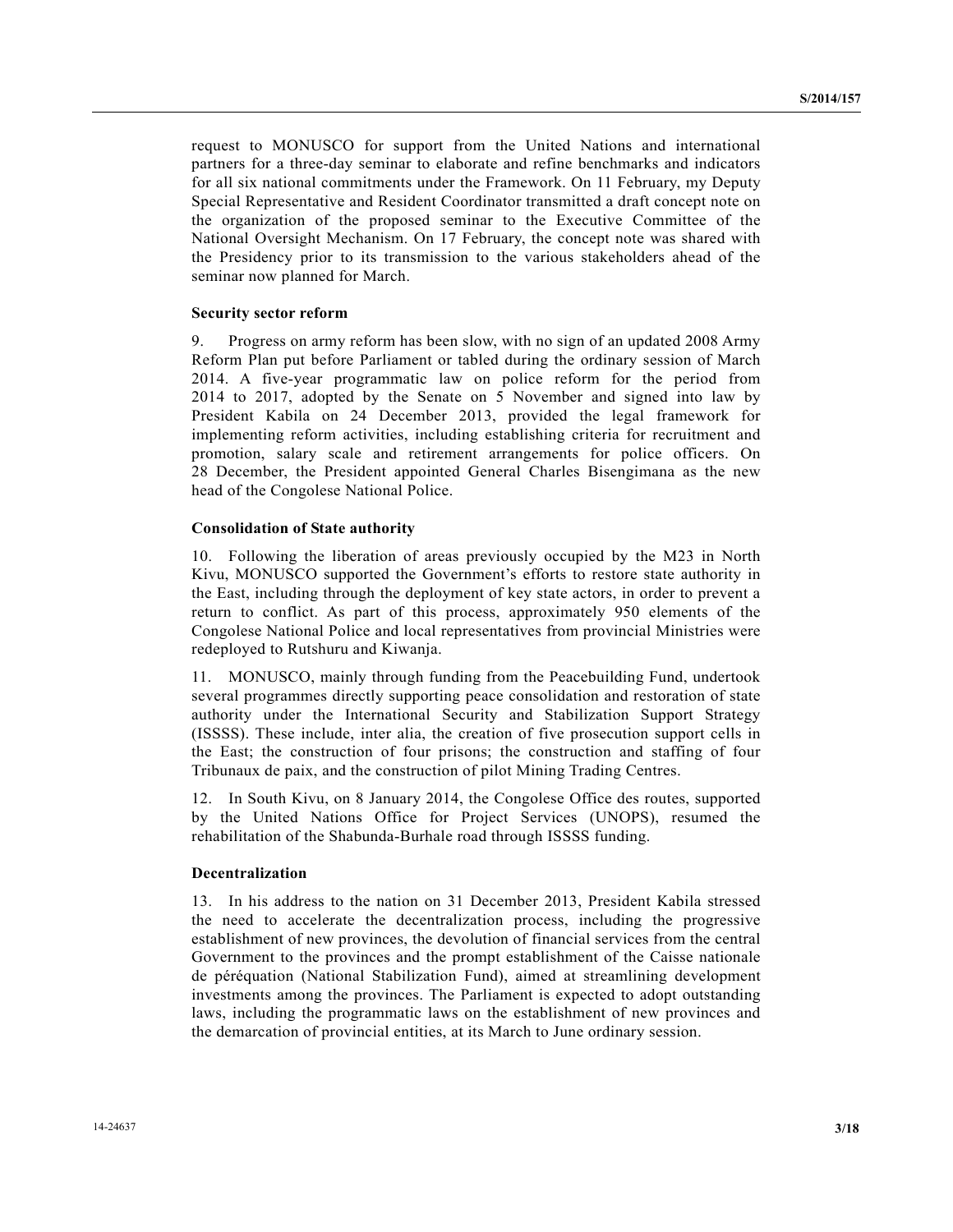### **Structural reforms of government institutions, including financial reforms**

14. On 31 December 2013, the Government published the Extractive Industries Transparency Initiative report for 2011 and reaffirmed its commitment to publish the 2012 report of the Initiative in March 2014, in a bid to resume its participation in the Initiative, following the country's suspension in April 2013. The Government also announced the adoption of additional measures to develop a strategy aimed at reforming public services. Two laws are currently under consideration by the Parliament: the Organic Law establishing the organization and functioning of public services of the provincial, local and central authority; and the law amending the status of public servants and State officials.

### **Reconciliation, tolerance and democratization**

15. On 26 December 2013, the National Dialogue Follow-up Committee, co-chaired by the National Assembly Speaker, Aubin Minaku, and the President of the Senate, Leon Kengo, adopted its rules of procedures. Following a meeting on 29 January 2014, between President Kabila and the two co-chairs, 100 out of the 750 recommendations were identified as priorities for immediate implementation. The 17-member Committee, including Members of Parliament and representatives of civil society, will monitor the implementation of the National Dialogue recommendations. MONUSCO, along with the Special Envoy of the Secretary-General for the Great Lakes Region and other international partners, has consistently underscored the need to align the functions and work of the Oversight Mechanism (for the implementation of the Peace, Security and Cooperation Framework) with those of the National Dialogue Follow-up Committee.

16. Further steps were taken towards reviving the electoral process. On 8 January, under the aegis of the Independent National Electoral Commission, the representatives of 320 political parties, including the main opposition parties, adopted a new code of conduct for political parties and candidates. The new code of conduct, and the memorandum of understanding on the consultative framework Comité de liaison were signed on 8 February by the Commission and most political parties (as of 10 February, 233 political parties out of 451 had signed). A number of opposition parties, including the Union pour la démocratie et le progrès social (UDPS) and the Union pour la nation congolaise (UNC), did not sign the documents. On 30 January, the Independent National Electoral Commission presented to the Parliament two options for the 2013-2016 electoral cycle road map. The first option would require a constitutional revision to allow for the holding of indirect elections for provincial deputies. In both options, presidential and national legislative elections would take place in November 2016. The Parliament is expected to adopt the final road map at its March to June session. In the previous session, it allocated some US\$ 166 million to the Commission for its 2014 activities.

17. Discussions on a new electoral law are ongoing in Parliament. Once adopted, the new law will determine whether provincial elections will be conducted through direct or indirect suffrage. At the request of the Independent National Electoral Commission, the United Nations Development Programme (UNDP) prepared a draft comprehensive elections support project entitled Projet d'appui au cycle électoral covering the 2014-2016 local, provincial, legislative and Presidential elections.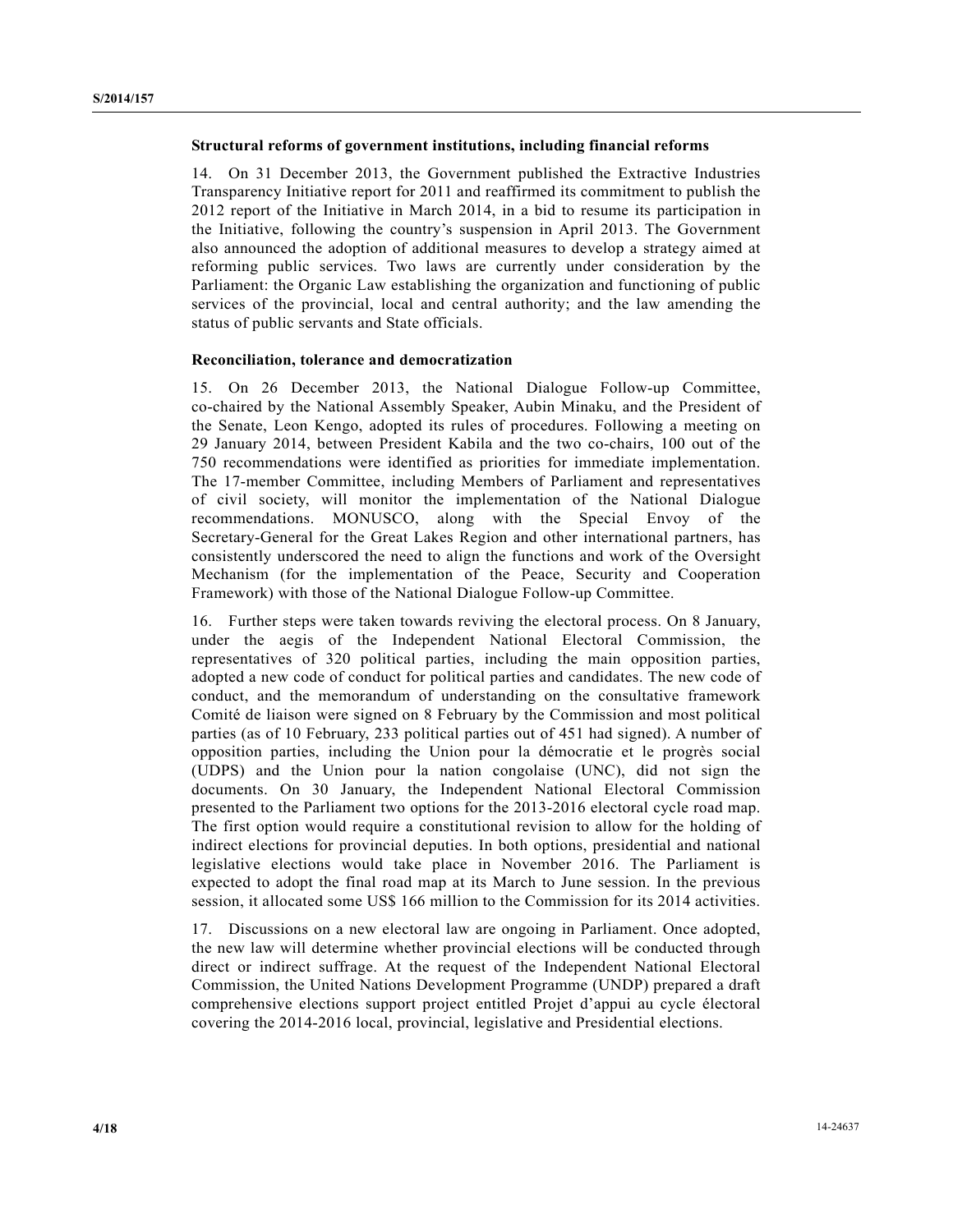### **Situation in the eastern Democratic Republic of the Congo**

18. The situation in North Kivu remains volatile. Following the defeat of the M23, MONUSCO issued a warning to other armed groups, urging them to surrender or face military operations. Through sustained pressure and a proactive communication campaign by the Congolese armed forces and MONUSCO, armed groups, including Mayi-Mayi Lafontaine, Forces populaires congolaises (FPC), Mayi Mayi Simba, Mayi-Mayi Shetani and the Mouvement pour la libération du Congo (MPLC), expressed their intention to discuss the terms of their surrender with the Government.

19. The Allied Democratic Forces increased their activities in Beni territory. On 25 December 2013, they attacked and briefly captured Kamango, north-east of Beni, before the Congolese armed forces regained control of the town with MONUSCO aerial support. Nine Congolese armed forces soldiers were reportedly killed and some 2,000 civilians were displaced. MONUSCO is investigating unconfirmed reports of the killing of 20 civilians in the Mutwanga area, allegedly by ADF elements prior to the incident of 25 December.

20. In a serious setback for the Congolese armed forces, on 2 January 2014, Colonel Mamadou Moustapha Ndala was killed along with two others in an ambush laid by unidentified assailants near Ngadi, north of Beni. Colonel Ndala was a respected commander of the armed forces who played a key role in operations against the M23. Investigations by the Congolese armed forces into the assassination are ongoing.

21. On 2 and 3 January, MONUSCO helicopters were shot at by suspected ADF elements near Beni. MONUSCO returned fire. No damage or casualties were recorded. On 5 January, a Congolese armed forces soldier was killed east of Kamango in continued clashes with ADF. In response to ongoing ADF attacks, on 16 January, the Congolese armed forces commenced operations to clear routes and limited areas. MONUSCO provided logistic support, intelligence, and direct liaison on the ground.

22. On 2 January, rebels from the Alliance des patriotes pour un Congo libre et souverain (APCLS) clashed north-west of Kitchanga with a Congolese armed forces regiment composed mainly of ex-members of the Congrès national pour la défense du peuple (CNDP). This incident exacerbated tensions among the Hunde and Tutsi communities in the area. On 14 January, Mayi-Mayi Cheka attacked Pinga, which had been cleared of armed groups in December through joint operations of the Congolese armed forces and MONUSCO, killing four armed forces soldiers and injuring three civilians. The Congolese armed forces, with support from MONUSCO, successfully repelled the attack.

23. The Forces démocratiques de libération du Rwanda (FDLR) continued to pose a threat to civilians in North and South Kivu. Following movements of FDLR elements in December from Walikale towards Luofu in Lubero territory, security incidents increased in the Luofu area, including the abduction and mistreatment of three customary chiefs on 25 December. In South Kivu, FDLR continued to take advantage of security vacuums to expand their control, reportedly installing parallel administrations, including in Mwenga and Fizi territories. MONUSCO is currently supporting planned operations of the Congolese armed forces against FDLR in Fizi territory.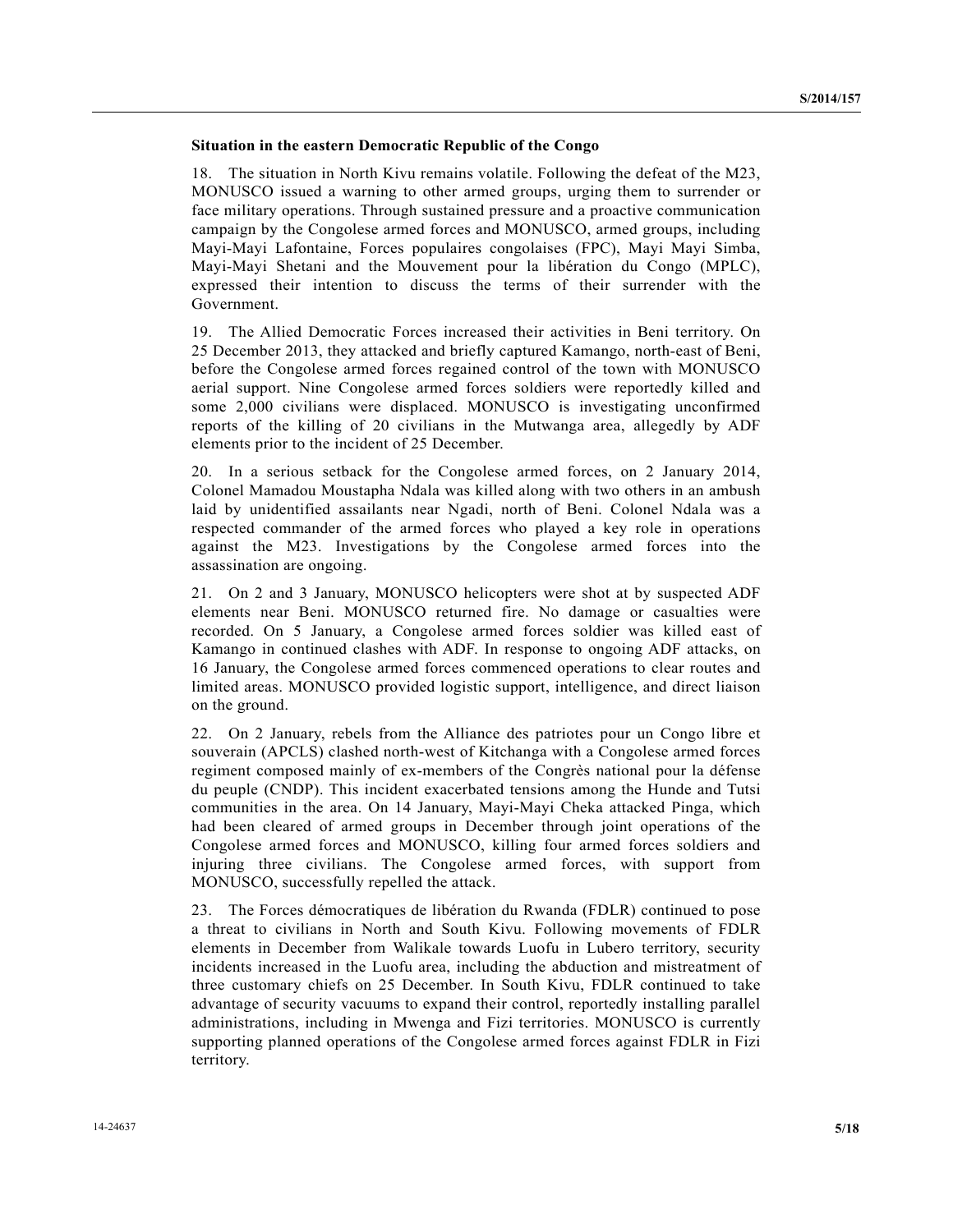24. The security situation in South Kivu remained unpredictable, particularly in Shabunda, Mwenga, Uvira and Fizi territories. In Shabunda, 150 elements of various factions of Raia Mutomboki surrendered.

25. Following Congolese armed forces operations, Mai-Mai Yakutumba retreated from Fizi territory and attempted to forge an alliance with FDLR, but failed to open a base in Mwenga's Itombwe Sector.

26. In Katanga, the security situation remained highly volatile. Despite the surrender of a number of Mayi-Mayi elements, insecurity persisted mainly in Mitwaba, Moba, Manono and Pweto territories owing to the re-emergence of a Mayi-Mayi movement led by "Kata Katanga". On 7 January, violent clashes occurred between the Congolese armed forces and Bakata-Katanga rebels in Kiziba village (30 km from Lubumbashi), during which an estimated 200 houses were burnt. On 28 January, fighters affiliated with Mayi-Mayi Bakata Katanga attacked Kikomo village, setting homes on fire and looting food distributed by the World Food Programme to internally displaced persons. On 11 February, Kata Katanga attacked the village of Tpembe (170 km from Pweto), unsuccessfully attempting to kidnap the mayor for his cooperation with the Congolese armed forces. In total, over 600 houses in 11 villages have been destroyed since October 2013. Inter-community tensions between the Pygmy and Bantu in north-eastern Manono and south Nyunzu territory also increased.

27. In Orientale Province, the security situation remained relatively calm, despite reports of a splinter group of the Lord's Resistance Army (LRA) and unidentified armed elements. On 29 December and on 6 January, separate attacks by suspected LRA elements in Anduala, Haut-Uele, and in Bondo territory, Bas-Uele, were reported.

28. In south Irumu, repeated attacks and human rights violations by the Forces de résistance patriotiques en Ituri (FRPI), targeting civilians as well as the Congolese armed forces, were reported. In late December in Mambasa territory, the Morgan armed group attacked Pakwa and Salate villages. MONUSCO established a Mobile Operation Base to support the armed forces and deter any attack against civilians.

## **Humanitarian situation**

29. The estimated number of internally displaced persons in the Democratic Republic of the Congo stands at more than 2.9 million, an increase from 2.7 million in the previous reporting period. In North Kivu, meagre return figures were observed from camps around Goma, while ADF activity in Beni territory led to an additional 90,000 displacements. Orientale, Katanga and Maniema Provinces each saw an increase of around 40,000 internally displaced persons owing to fighting between the Forces de résistance patriotique en Ituri and the Congolese armed forces in southern Irumu, attacks by the Bakata Katanga and activity by Mayi-Mayi Kems and Raia Mutomboki elements. Armed conflicts represented 90 per cent of the causes of displacement. More than 1.1 million internally displaced persons are in North Kivu, amounting to 38 per cent of the total displaced population in the country, and sizeable groups are also found in South Kivu, Katanga, Maniema and Orientale Provinces. In Katanga, the number of internally displaced persons increased from 350,000 to over 400,000 in the past three months. Access to internally displaced persons was constrained by growing insecurity and physical deterioration of access routes, leading to some partners suspending their activities.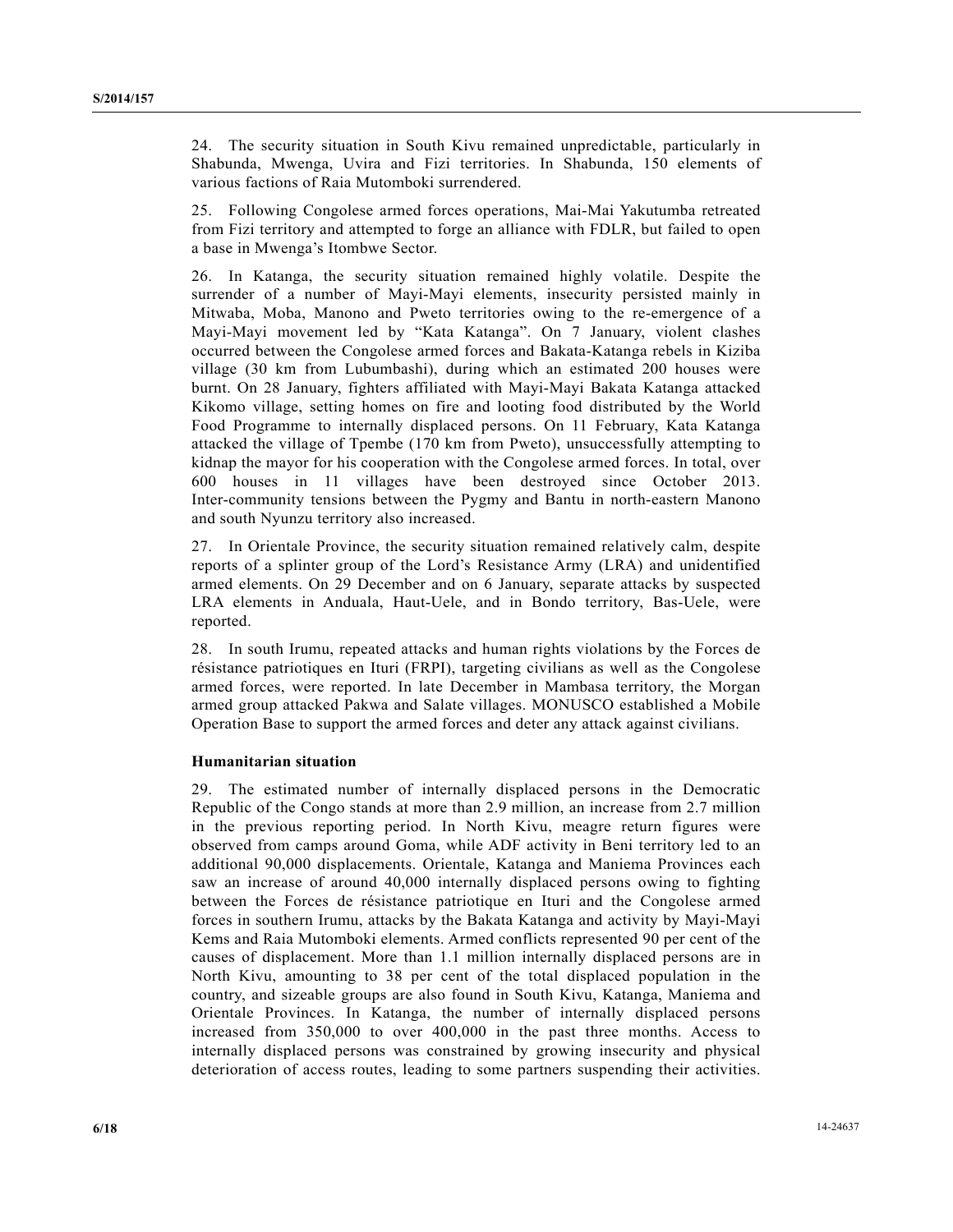WFP distributed food to around 17,000 newly displaced people in January. Cholera also remains a serious health concern in the province. There was an increase of 98 per cent in the number of cases of cholera in Katanga between 2012 and 2013 (from 6,930 to 13,726 cases) and a 56 per cent increase in the number of deaths from cholera (from 223 to 348).

30. The 2013 humanitarian appeal for the Democratic Republic of the Congo, estimated at US\$ 893 million, was covered at 81 per cent with US\$ 730 million funded as at 5 February 2014. A new appeal was launched, calling for US\$ 832 million in humanitarian assistance for 2014, with no allocations to date. In December, a total of US\$ 7.1 million from the Democratic Republic of the Congo humanitarian pooled fund was allocated for North Kivu and Katanga provinces.

31. Owing to the security situation in the Central African Republic, by 21 January, 58,000 refugees had arrived in Equateur and Orientale Provinces, including some 12,000 new arrivals since December. Following funding shortfalls to WFP, general food distributions have been temporarily suspended since January throughout 35 Camp Coordination and Camp Management sites in North Kivu.

#### **Economic developments**

32. On 31 January, the National Assembly adopted the 2014 State budget of US\$ 9 billion, equivalent to 40.6 per cent of gross domestic product (GDP), representing an increase of 22.1 per cent compared to the 2013 budget. The final budget was increased by US\$ 0.8 billion, compared to an earlier draft, following adjustments made for elections, decentralization, restoration of State authority, population census, security sector reform and the rebuilding of areas affected by rebellions. The 2014 State budget, promulgated by President Kabila on 1 February, takes into account the implementation of national commitments under the Peace, Security and Cooperation Framework. It also includes provisions for the implementation of the National Dialogue recommendations, as well as the holding of local, provincial and senatorial elections. Economic growth increased from 7.2 per cent in 2012 to 8.1 per cent in 2013. Inflation has remained at 1 per cent.

#### **Regional developments**

33. On 14 January 2014, the International Conference on the Great Lakes Region held its fifth Ordinary Summit in Luanda under its new Chair, the President of Angola, Jose Eduardo dos Santos. In their final communiqué, leaders of the region urged MONUSCO to intensify its operations against armed groups in the eastern Democratic Republic of the Congo, in particular against FDLR and ADF. The leaders called on the Joint Fusion Cell of the International Conference to investigate the link between ADF and the Al-Shabaab terrorist group and encouraged a speedy elaboration of tools to combat the illegal exploitation of natural resources and the rapid operationalization of the Natural Resources Technical Unit.

34. On 31 January, my Special Representative, Martin Kobler, and my Special Envoy for the Great Lakes Region, Mary Robinson, accompanied my Deputy, Jan Eliasson, to the Regional Oversight Mechanism's third high-level meeting in Addis Ababa, in the margins of the 22nd African Union Summit. My Deputy called on all signatories to sustain the momentum and underscored the need to pursue the comprehensive strategy to address the root causes of the conflict in the region as well as collective efforts to promote dialogue in the region. In the final communiqué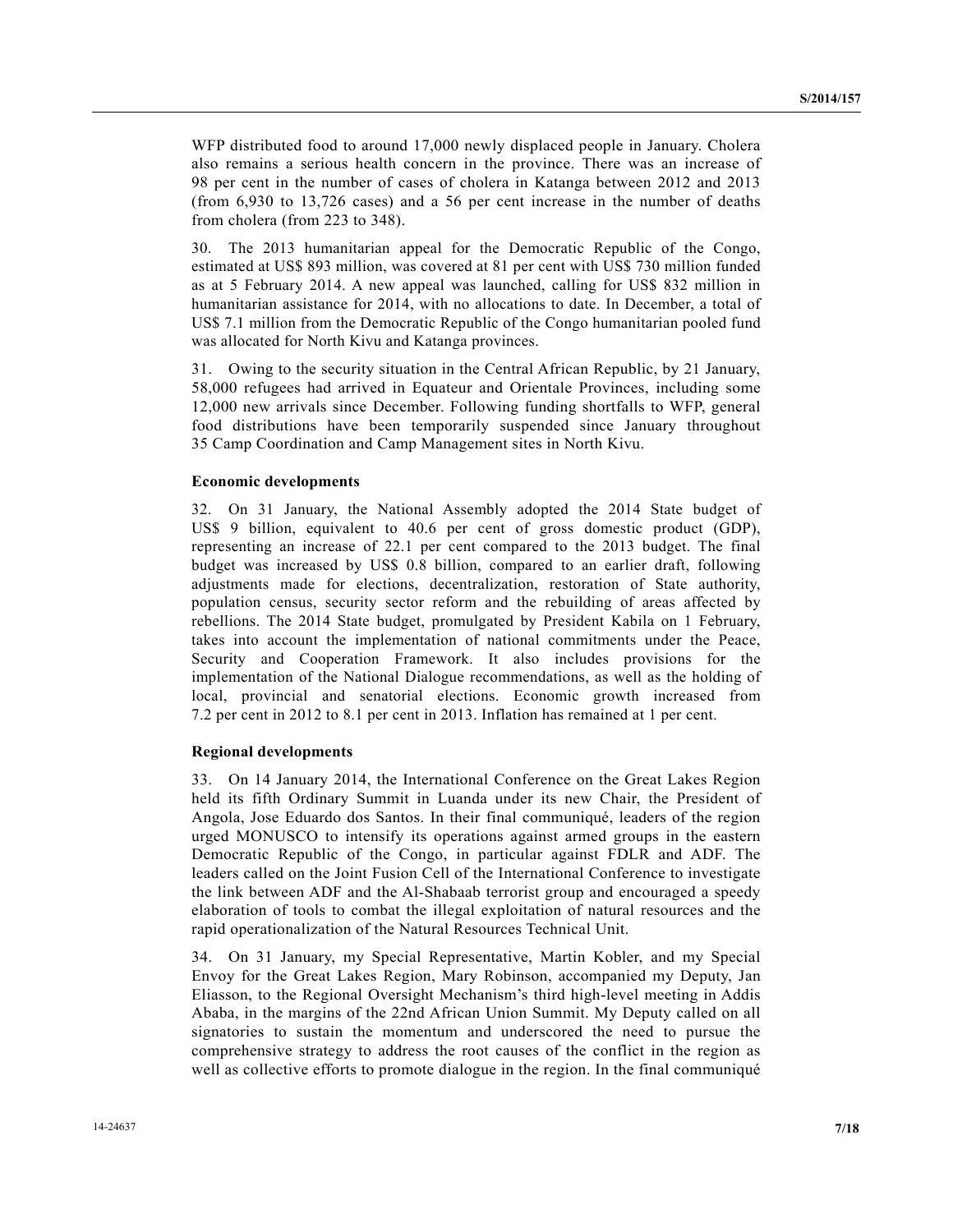of the meeting, the members of the Regional Oversight Mechanism further renewed their commitment to the implementation of the Peace, Security and Cooperation Framework.

35. The Security Council, in its resolution 2136 (2014) of 30 January 2014, extended the mandate of the Group of Experts on the Democratic Republic of the Congo until 1 February 2015, with various requests to Member States to abide by their respective commitments.

36. The continued presence of some 1,325 former M23 fighters (according to the Ugandan authorities) in Uganda and 682 in Rwanda (most of them there since March 2013) remains a complicating factor in the building of confidence between the Democratic Republic of the Congo, Rwanda and Uganda. Consultations continued between relevant stakeholders to facilitate the return and demobilization of these former M23 elements, including through donor funding.

37. The influx of refugees from the Central African Republic affected the bordering province of Equateur, heightening the risks of a potential spillover of the intercommunal and sectarian tensions into the Democratic Republic of the Congo. In a bid to defuse growing community and sectarian tensions, MONUSCO, together with civil society, is conducting sensitization activities on conflict resolution and peaceful coexistence between the communities. In late December, the Democratic Republic of the Congo had deployed 850 troops as part of the African Union Support Mission to the Central African Republic.

## **III. Implementation of the mandate of the United Nations Organization Stabilization Mission in the Democratic Republic of the Congo**

## **Protection of civilians**

38. Although the threat posed by the M23 to civilians was removed from North Kivu, other armed groups continued to pose a threat to civilians in the East. The MONUSCO joint protection teams continued to monitor potential threats to the civilian population to assess the situation in vulnerable areas and identify protection needs and mitigating measures. The intensification of military operations with the Congolese armed forces prompted the Mission to step up and strengthen the screening of armed forces units, which MONUSCO was requested to support, in compliance with the United Nations Human Rights Due Diligence Policy. MONUSCO also continued to sensitize civil society leaders and the population on the planning of security and military operations in the East.

## **Neutralizing armed groups**

39. The reporting period was characterized by further momentum in the efforts of MONUSCO to neutralize armed groups in support of the Congolese armed forces. Underpinned by Security Council resolution 2098 (2013), MONUSCO adopted a more robust posture, presence and profile, in particular against ADF and FDLR. Though purely offensive operations have yet to be undertaken by MONUSCO, the Mission is currently providing support to the offensive operations of the Congolese armed forces against ADF around Kamango, launched on 16 January 2014. Offensive operations against FDLR are in an advanced stage of planning. Planning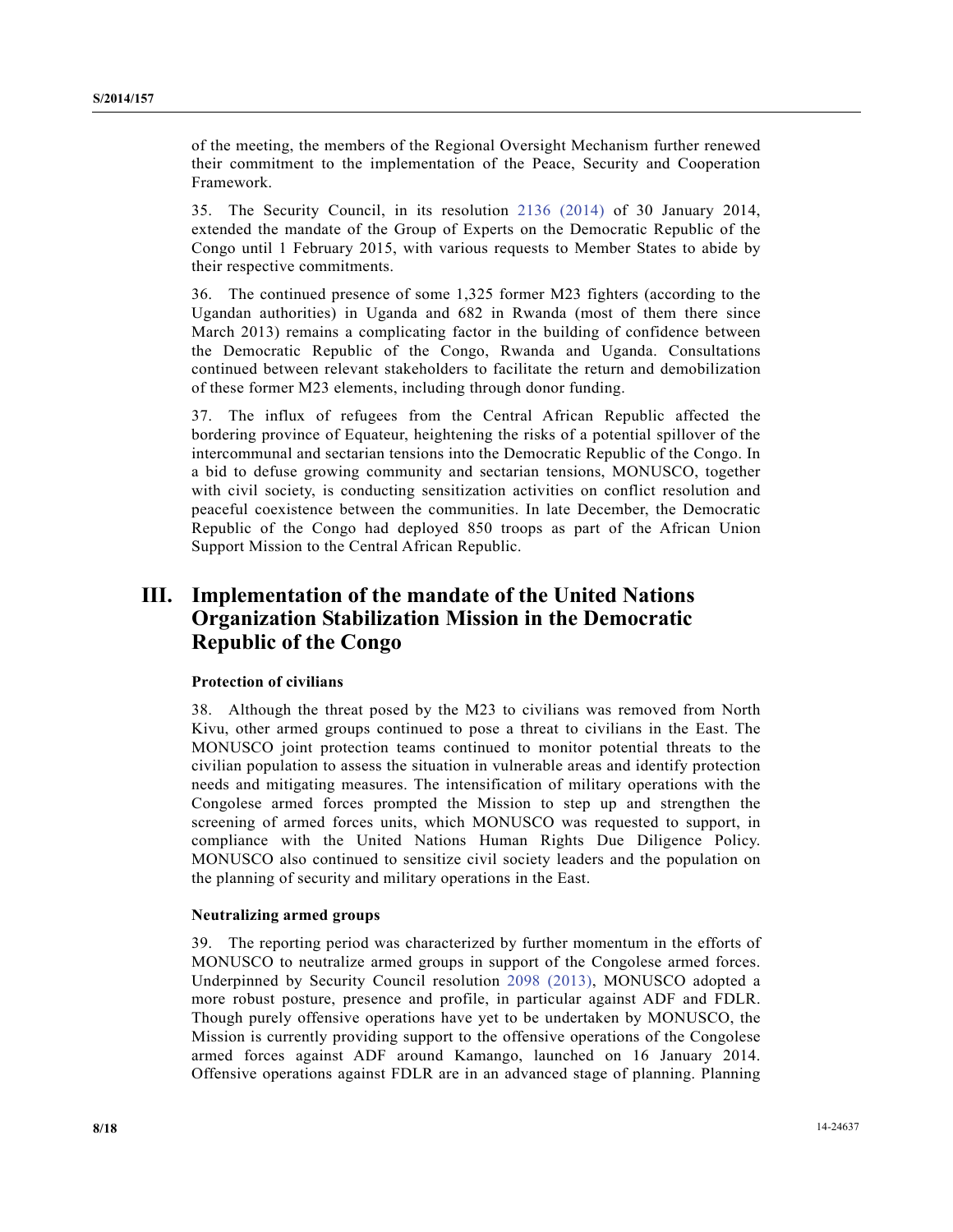has been supported by information provided by the MONUSCO unarmed, unmanned aerial systems. Although FDLR has expressed its intention not to engage in fighting with MONUSCO and has avoided contact with MONUSCO units, the armed group has not taken any steps to lay down its arms. In preparation for the upcoming operations, the Congolese armed forces committed units and MONUSCO positioned Force Intervention Brigade battalions in strategic areas in Rwindi, Walikale and Kibumba. MONUSCO is also supporting armed forces operations currently under way against FRPI in South Irumu.

40. Since late December 2013, following the coordinated attacks in Kinshasa, Lubumbashi and Kindu, five important joint operations against ADF, APCLS, and Mayi-Mayi Cheka were conducted with the Congolese armed forces. MONUSCO continues to provide critical logistical support to the armed forces and has in the reporting period provided over 100,000 litres of fuel, 54 ground-to-air movements and medical evacuation to armed forces injured soldiers.

41. In an effort to enhance effectiveness in dealing with armed groups, MONUSCO has begun to minimize the use of static sites where the Mission had limited influence. Further closures are planned following the completion of a tactical infrastructure review. A joint strategic review and military capability study conducted from 16 to 31 January recognized a new momentum in the military operations following the introduction of the Force Intervention Brigade, and strategic changes in the Force structure are under review to maximize the Force's effectiveness in the implementation of the MONUSCO mandate.

### **Monitoring the implementation of the arms embargo**

42. Since the liberation of large areas of North Kivu, MONUSCO established additional temporary operating bases close to the national border in the East and considerably increased its patrol activity. The Congolese armed forces also increased its presence to assist in border monitoring. The Expanded Joint Verification Mechanism team was requested to investigate allegations of cross-border support to armed groups and determine the origin of weapons, ammunition and vehicles discovered in areas vacated by the M23.

43. Since their operationalization, the unmanned aerial systems have provided MONUSCO with a responsive, controlled and timely source of information, particularly in terms of supplementing the Force's intelligence, surveillance and reconnaissance efforts against the illegal activities of armed groups.

## **Good offices**

44. My Special Representative has continued to strongly encourage a political environment conducive to the implementation of key mandated tasks, including calling for Congolese engagement in and ownership of security sector reform, progress in stabilization, the timely implementation of the National Disarmament, Demobilization and Reintegration Plan (PNDDR III), the promotion of inclusive dialogue among all stakeholders, and the establishment of an effective national civilian structure to ensure equitable natural resource extraction. He also continued to promote an inclusive national dialogue aimed at furthering reconciliation and the holding of credible provincial and local elections. As part of that engagement, he met with President Kabila on 15 February 2014.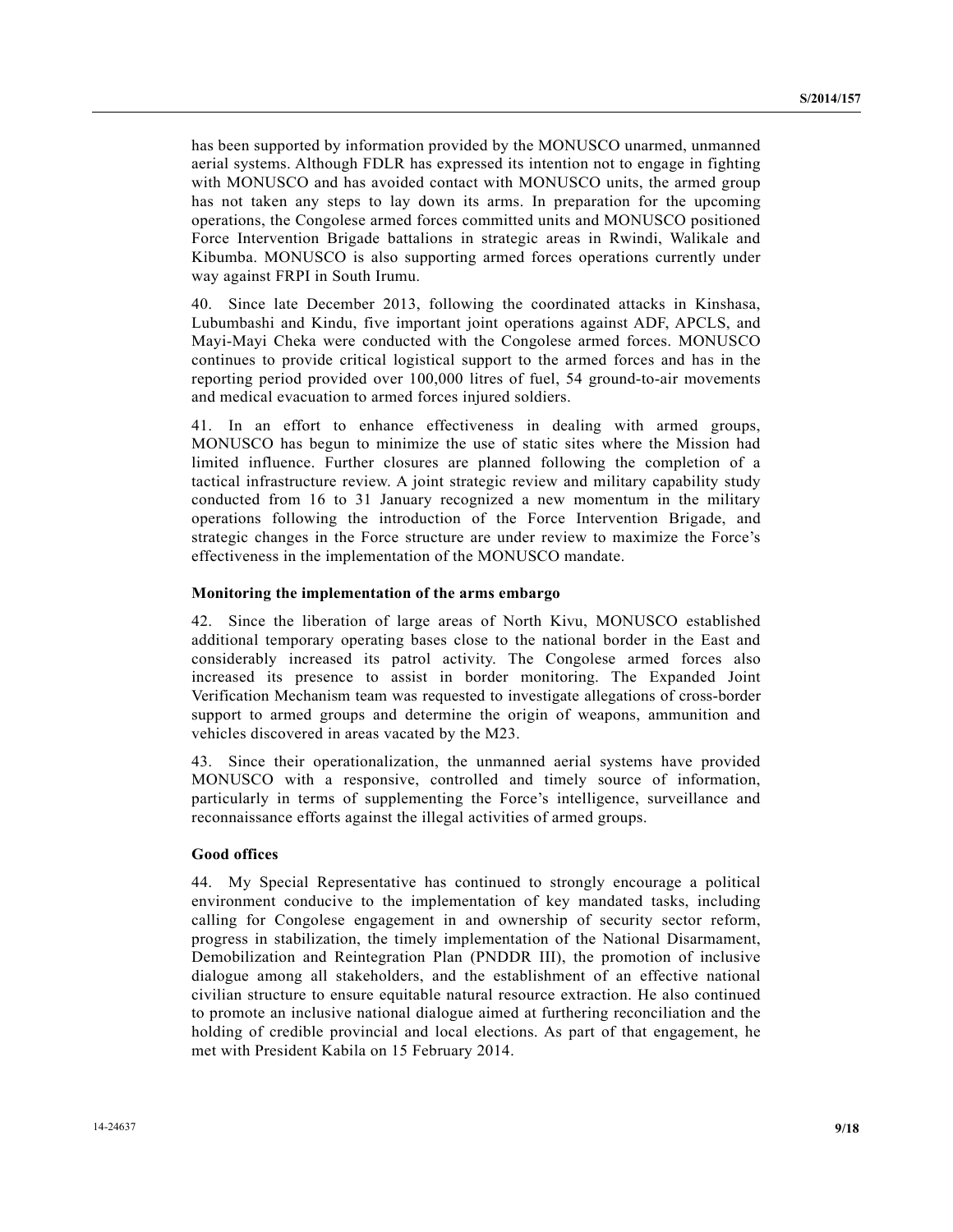45. In coordination with the team of my Special Envoy for the Great Lakes Region, Mary Robinson, my Special Representative frequently travelled to Kigali and Kampala in pursuit of enhanced and more integrated regional cooperation, including in the areas of security and combating the illegal exploitation of natural resources.

46. Regarding support to the electoral process, consultations with international partners are ongoing through the Technical and Steering Committees of the Independent National Electoral Commission. MONUSCO, in collaboration with international partners, is supporting the Commission to mobilize resources for the next electoral cycle. My Deputy Special Representative and Resident Coordinator held a series of meetings with donors to advocate for and facilitate the mobilization of resources for the UNDP electoral support project.

## **Support to security sector reform and police reform**

47. MONUSCO and international partners continued to advocate for the need to adopt an army reform plan and to define the national defence strategy and priorities. Together with the European Union Advisory and Assistance Mission for Security Reform in the Democratic Republic of the Congo, MONUSCO provided advice to the Ministry of Defence working group on army reform issues. The European Union Mission and MONUSCO also continued their co-chairing of meetings of the working group of international partners on defence reform issues.

48. Although MONUSCO deployed military trainers to the Tactical Training Centre (Centre d'entraînement tactique de batallions) in Kisangani in September 2013, delays by the Congolese armed forces in designating units to be trained impeded progress, including delaying the screening of the armed forces' rapid reaction units. MONUSCO continued to provide training support to armed forces units in North Kivu, South Kivu and Ituri district in Orientale Province.

49. MONUSCO and Congolese Court magistrates conducted 30 joint visits of police cells in 16 locations affected by armed conflict. As a result, the number of detainees and cases exceeding the lawful detention period decreased significantly, while the number of cases forwarded to the Court increased.

50. MONUSCO continued to provide technical support to Congolese prison authorities on security, provision of life-sustaining services such as food and health care, and prisoner case flow management. A total of 30 corrections Governmentprovided personnel were redeployed to the East. In December 2013, UNDP approved the seed-funding of US\$ 1.5 million for the implementation of three (out of the five) projects under the multi-year Joint United Nations Justice Support Programme. MONUSCO also continued its regular activities in support of the justice system, including training justice officials and staff on procedural and substantive matters, and finalized its mapping of military justice institutions.

## **Support to disarmament, demobilization and reintegration/disarmament, demobilization, repatriation, resettlement and reintegration**

51. The Mission continued to provide its good offices to support the Government in the development of a single and overarching disarmament, demobilization and reintegration/repatriation and resettlement programme for both Congolese and foreign armed group elements. On 26 December, the Government adopted the third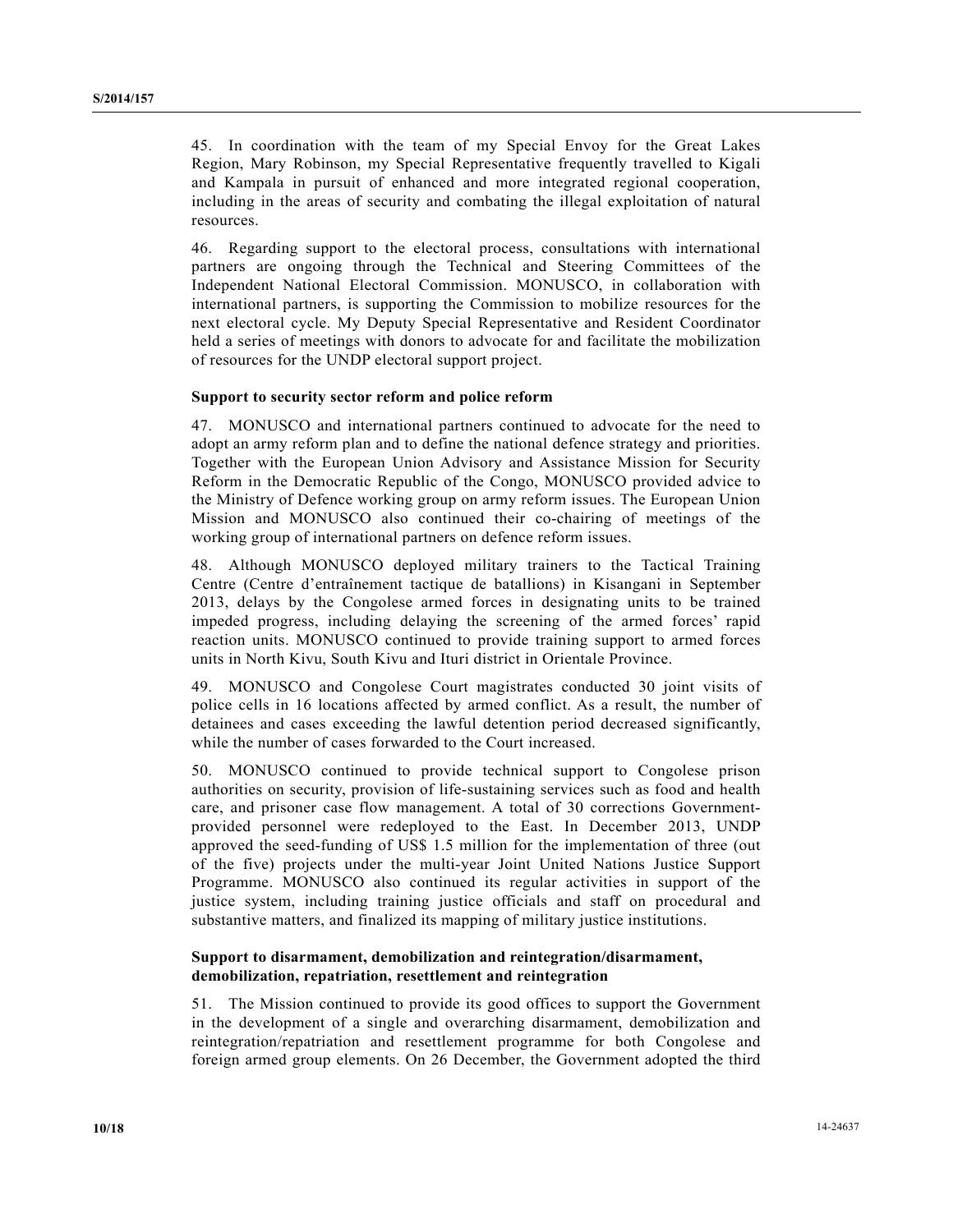phase of the National Disarmament, Demobilization and Reintegration Plan (PNDDR III). This plan, which was designed with the support of humanitarian partners, has a budgetary allocation of \$99,574,416 and targets 24,410 persons in war-affected areas. An interministerial committee, supported by MONUSCO, has been tasked with steering the implementation of the new programme, following the endorsement of the PNDDR III plan by the President on 26 December 2013.

52. Despite the endorsement of PNDDR III, there is a lack of clarity on the eligibility criteria, including ambiguity over the different categories of former fighters, inclusion of dependants, and the combatant-weapon ratio. In addition, serious questions remain over the nature of the proposed relocation of combatants outside of the Kivus and the availability of funding for PNDDR III, especially for its long-term reintegration aspects.

53. In the meantime, there are more than 8,500 former fighters waiting in nine camps across the country. The largest regrouping site Bweremana (North Kivu) is hosting 5,500 former fighters and dependants. In response to requests from the Congolese armed forces, MONUSCO provided temporary support, including food rations, supplies and medical assistance, to improve living conditions at the site.

54. The United Nations country team led by UNDP has developed a reintegration programme. It is expected that once political and technical issues related to the nature of the disarmament and demobilization process are clarified, the reintegration programme will accommodate the vetted former fighters, should funding be made available.

### **Stabilization and consolidation of State authority**

55. During the period under review, MONUSCO prioritized stabilization activities in Rutshuru and Kiwanja in North Kivu through "Islands of stability", aimed at providing a framework for integrated United Nations activities in areas cleared from armed groups.

56. MONUSCO encouraged the return of the Congolese authorities to areas affected by armed conflict, including the re-establishment of security and a functioning justice system. In Pinga, MONUSCO supported the return of the Congolese National Police to the area (51 since 10 January). The Mission also supported the reopening of the Rutshuru prison by the North Kivu Provincial Justice Minister and provided training to prison personnel in Pinga. The Mission provided support to the establishment of a Local Protection Committee in Pinga to improve the protection of civilians in the area. MONUSCO is also facilitating the deployment of prosecutors on rotation in Walikale following the reopening of the court in late 2013.

57. Working closely with UNDP, MONUSCO is conducting a quarterly poll to detect dynamic changes in areas affected by conflict with a view to developing stabilization and peace consolidation plans in the Kivus.

### **Human rights**

58. Numerous armed groups as well as Congolese defence and security forces continued to regularly commit serious human rights violations against civilians, in particular, though not only, in several eastern provinces affected by conflict. Following investigations conducted during the reporting period, MONUSCO was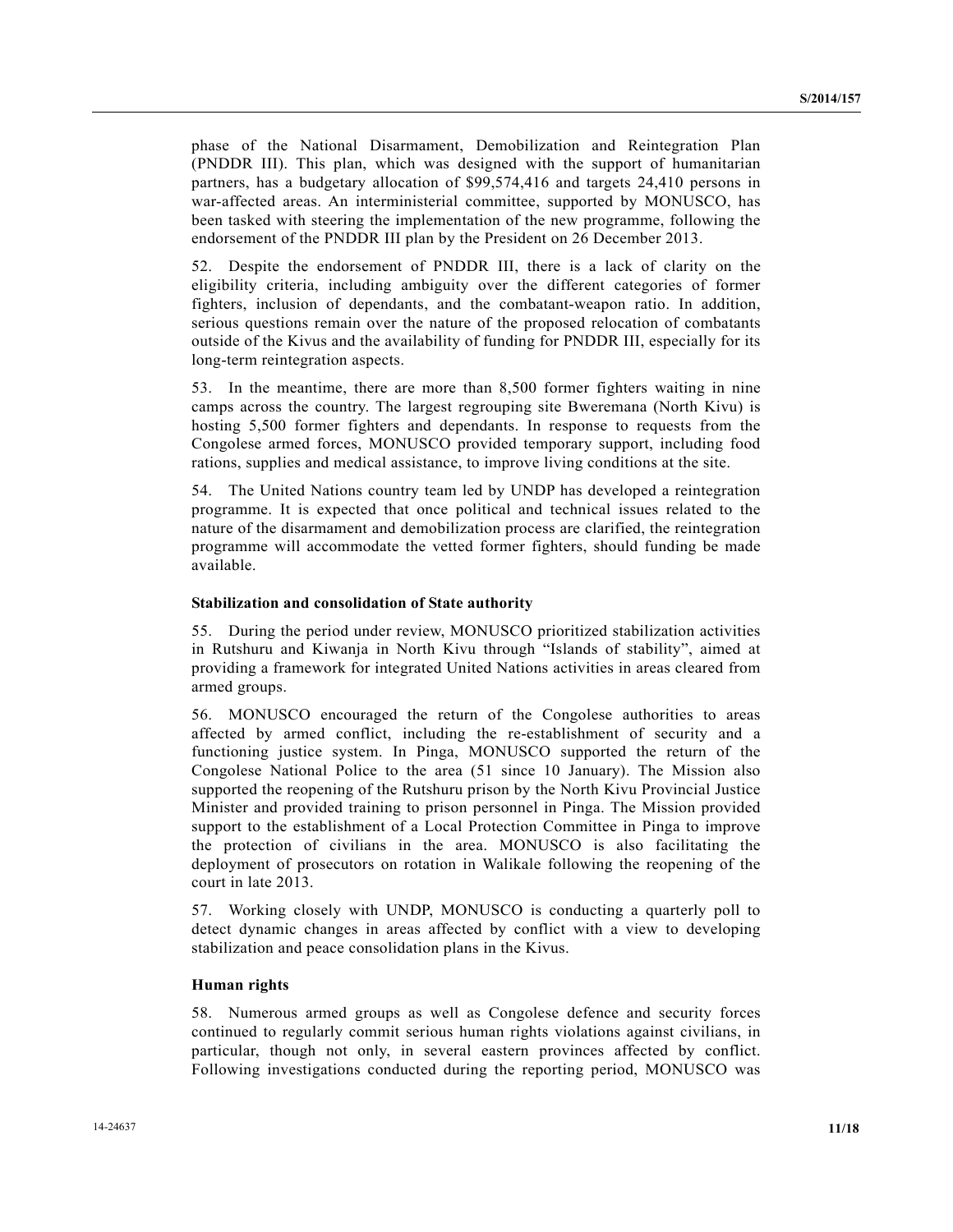able to confirm serious human rights violations against civilians in different locations of Beni territory in North Kivu Province. These include the killing of at least 21 civilians, 11 of whom were children, and the wounding of three others, including one child, in an attack on Rwenzori collectivity, on 11 December 2013. Following the alleged coup of 30 December, serious allegations of large-scale human rights violations are also being investigated in Katanga and Kinshasa Provinces, and, to a lesser extent, Maniema Province. While the investigations are ongoing, MONUSCO is able to confirm thus far that at least 46 people were killed and 10 wounded by National Security and Defence Forces in Lubumbashi on 30 December 2013.

### **Provision of support to national and international judicial processes**

59. MONUSCO continued to assist military justice authorities, through its prosecution support cells, to investigate and prosecute serious crimes, including crimes of sexual violence. At the request of the Congolese Government, and with support from the European Union, MONUSCO and UNDP established a seventh prosecution support cell in Lubumbashi, Katanga Province.

60. MONUSCO supported a mobile court hearing in Beni-Butembo, Lubero territory, in February, of 22 criminal cases (18 of sexual violence and four of murder). The Mission continued to monitor the activities of the Morgan Sadalla militia, in particular the Mayi-Mayi Simba, and supported a mobile court hearing in February in a case involving 24 suspects charged with crimes against humanity (rape, murder, kidnapping and looting) with over 400 victims and witnesses. Following a number of serious human rights violations committed since August by Congolese armed forces troops during operations against FRPI in South Irumu, MONUSCO provided support to the investigations undertaken by the Congolese military justice system, which resulted in the arrest of 15 officers and soldiers of the Congolese armed forces.

#### **Sexual violence**

61. Sexual violence crimes continued to be committed by armed groups and State agents. In January, sexual violence crimes were allegedly committed against at least four women, 35 girls and one man by elements of armed groups and members of the national defence and security forces. Armed groups in Ituri district, Orientale Province, predominantly FRPI, were responsible for sexual violence against 11 victims. Other armed groups were responsible for a further 12 cases. Congolese armed forces soldiers were allegedly responsible for committing sexual violence against 11 victims, mainly in North Kivu and Orientale Provinces. Other State agents, including the Congolese National Police, were responsible for a further six cases.

62. The trial of those involved in the Minova case resumed on 22 January after a four-week interruption caused by a lack of military judicial personnel. From 11 to 19 February, with the support of the United Nations and other partners, the military court held sessions in Minova, hearing testimonies of victims of rape and other human rights violations. MONUSCO continues to provide technical and logistical support to the Congolese military justice authorities in these trials.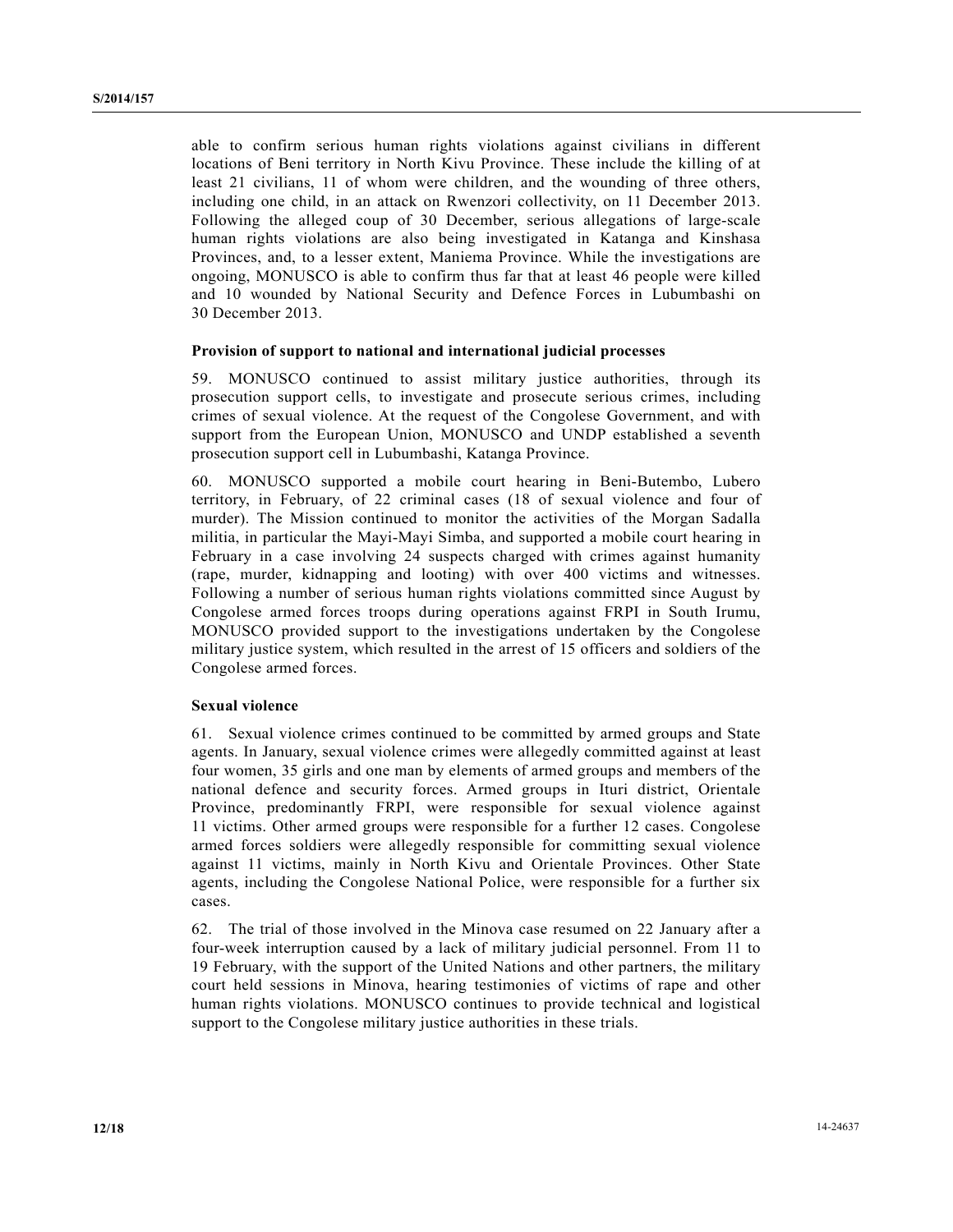### **Child protection and armed conflict**

63. During the reporting period, 268 children (47 girls and 221 boys) were separated from armed groups that surrendered to the Congolese armed forces in North Kivu. The youngest recruit was a 10-year-old boy; 113 children were separated from the Nyatura armed group, followed by 68 from the Force de défense des droits de l'homme (FDDH). Children were also identified among the ranks of the APCLS (18), the Union des patriotes congolais pour la paix (UPCP) (16), the Forces populaires congolaises (FPC) (16) and the Nduma défense du Congo (NDC)/Cheka (15). Partners of the United Nations Children's Fund (UNICEF) assisted a total of 482 children who exited armed groups (441 in North Kivu alone), including 68 girls.

## **Mine action**

64. The transfer of tasks related to the United Nations Mine Action Service (UNMAS) to the United Nations country team was completed. UNMAS continues, however, to carry out humanitarian demining activities owing to the lack of appropriate capacity within the United Nations country team. The 49 per cent budget cut of MONUSCO explosive ordnance disposal (EOD) and Weapons and Ammunition Management (WAM) components will reduce UNMAS EOD support from six to two multitasking teams. These will focus on the removal of ammunition and unexploded ordnance in Nyiragongo and Rutshuru. In January, 558 unexploded ordnance, 65,000 items of small arms ammunitions and 9,642 unserviceable items were collected and destroyed in North Kivu. In mid-February, MONUSCO launched a two-month ammunition and weapons management training programme for the Congolese armed forces in Kisangani, in support of the armed forces Logistics Base and Rapid Reaction Force.

#### **Stabilization and peace consolidation progress**

65. The revised ISSSS, in support of the Peace, Security and Cooperation Framework, was presented to the Government on 13 January and subsequently to international partners, to support stabilization activities across the East. This new strategy aims at addressing the root causes of the conflict, through a multifaceted approach focusing on democratic dialogue, security provision, restoration of state authority, socioeconomic development, and putting an end to sexual violence in conflict.

#### **Extraction and trade of natural resources**

66. On 20 January, the regional certification process was launched. Certification will be based on information provided on the origin of the mineral resources and the identity of the vendor. The new process will reportedly be extended to other States members of the International Conference on the Great Lakes Region to facilitate the fight against the illegal exploitation of natural resources in the Great Lakes region.

67. Little progress was achieved in the implementation of the traceability/ validation process in conflict areas covered by the Centre de négoce Ndigila and Itebero, in Walikale territory, and Rubaya, in Masisi territory. MONUSCO assisted the Ministry of Mines in conducting validation exercises in non-conflict areas in Maniema territory, in the Kalima, Pangi and Matate mining sites, as well as in the Kalimbi mine in Walungu territory in South Kivu. Some progress was made in the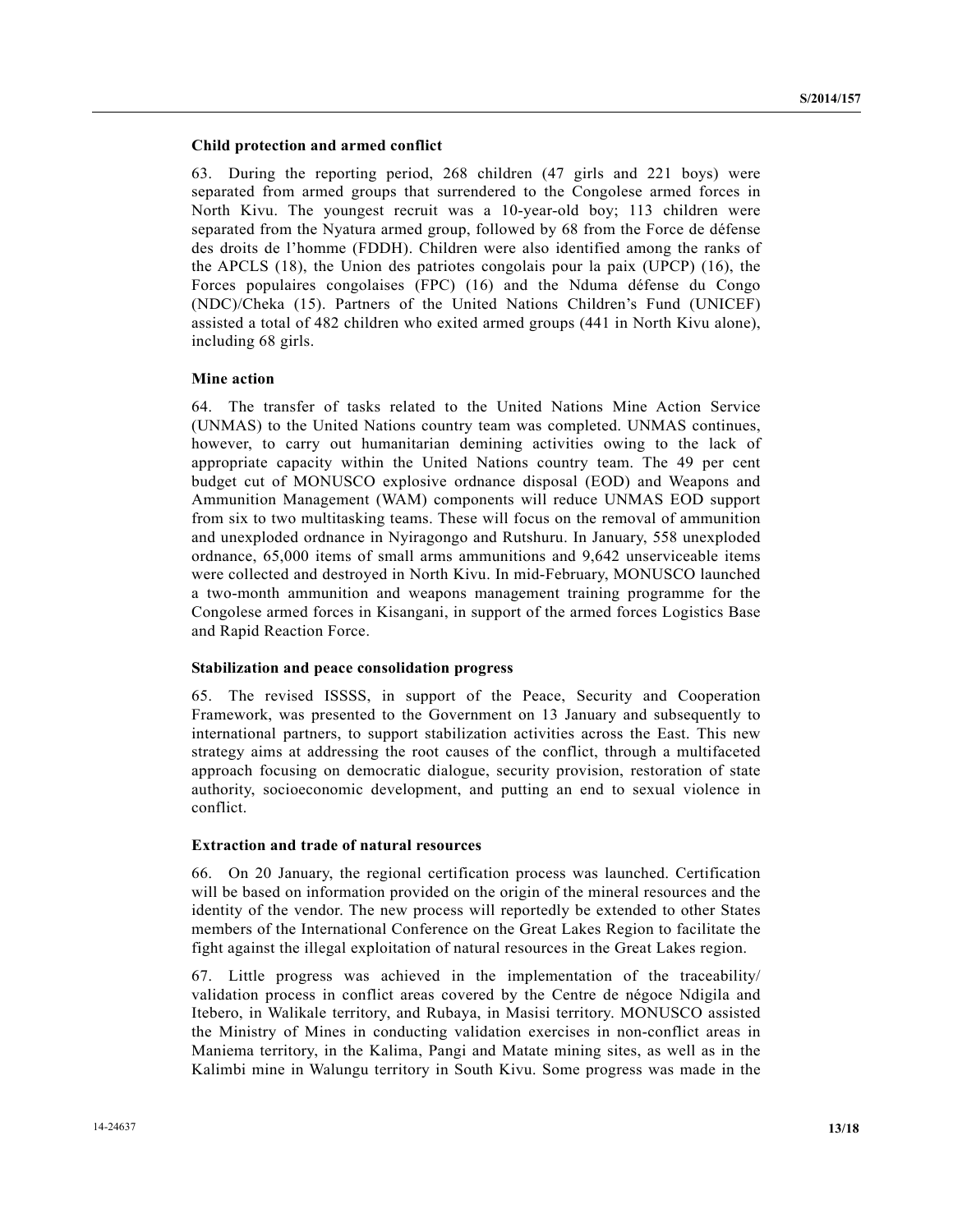validation planning for mining sites in Katanga. In partnership with the Government, MONUSCO is co-leading the validation process of mining sites before the establishment of "Points de vente/Centres de négoce".

## **IV. Safety and security of United Nations personnel within the context of operations of the MONUSCO Intervention Brigade**

68. Security threats and risks to United Nations staff, premises and operations increased countrywide, including in the south-western provinces of the Democratic Republic of the Congo. The most serious incidents occurred on 5 January, when a MONUSCO national staff member was shot in Beni by an unidentified man. Investigations by the Congolese National Police are ongoing.

69. Regarding serious security threats to United Nations personnel or property, MONUSCO recorded 51 crime-related incidents, 5 cases of civil unrest and 20 hazard-related incidents. These include burglary at residences of staff members, theft of United Nations property, road accidents, demonstrations in front of United Nations compounds and negative sentiments expressed against MONUSCO.

70. Threats to the security of United Nations staff, premises and operations remain high in the northern part of North Kivu Province owing to the activities of ADF/National Army for the Liberation of Uganda (NALU), which have threatened to directly target United Nations staff and installations if attacked by the Congolese armed forces and MONUSCO. In response, non-critical international staff members were relocated from Beni to Goma. The terrorism threat posed by ADF/NALU in the eastern Democratic Republic of the Congo should not be ignored. MONUSCO is conducting a vulnerability assessment of United Nations premises across the country with a particular focus on north-eastern areas. On 18 December 2013, a MONUSCO utility helicopter crash-landed when the rotors hit a tree near Mpati in Walikale area, North Kivu. The helicopter rotor was damaged and two crew members sustained minor injuries.

## **V. Joint security assessment**

71. From 19 October to 7 November, MONUSCO and the Congolese Government undertook joint assessment missions to evaluate the security and humanitarian situation and progress in the extension of State authority in 30 territories and localities throughout Orientale, North and South Kivu, Maniema and Katanga Provinces. In Orientale Province, the assessment confirmed a relative decrease in LRA activities. FRPI activities increased in southern Irumu, in Ituri district. In North Kivu, ADF had increased its activities. In Walikale and Masisi territories, joint operations by the Congolese armed forces and MONUSCO had helped to restore State authority in Pinga. In South Kivu, exactions committed by Raia Mutomboki and FDLR were the most relevant findings. In Katanga Province, Mayi-Mayi Kata Katanga shifted their activities towards the south and new alliances of Mayi-Mayi groups were forged.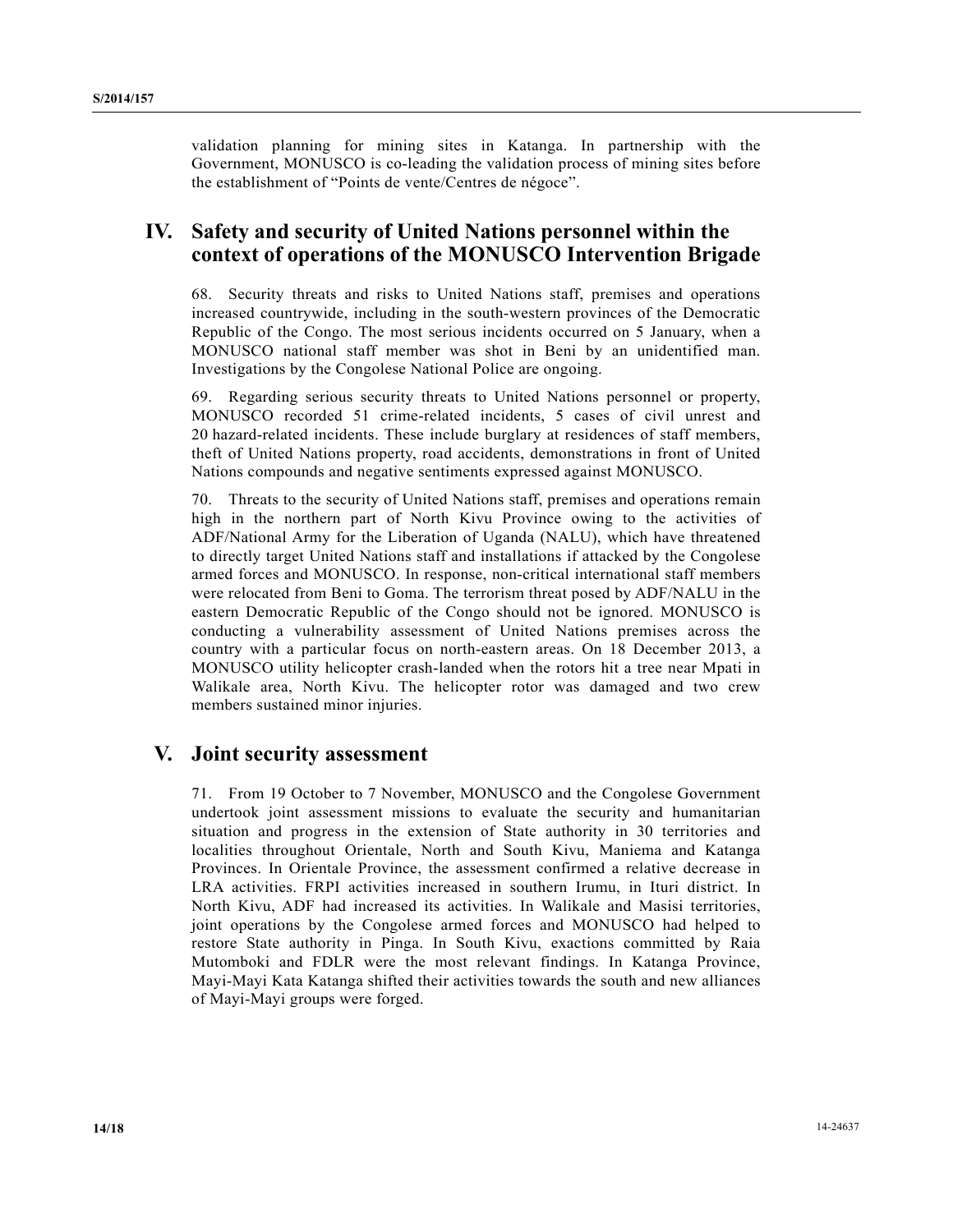# **VI. Mission reconfiguration and road map for the transfer of tasks**

## **Transfer of tasks**

72. Following the identification of a "road map" of tasks to be transferred from MONUSCO to the United Nations country team, detailed plans on the handover in areas not affected by armed conflict were developed and bridging arrangements, transfer locations and timelines were confirmed. As a transitional arrangement, MONUSCO will be making staff available to agencies for certain tasks. The tasks identified to be transferred by June 2014 are on course. The only exception is the multi-year capacity-building support to strengthen dialogue between the Government and civil society actors, which will be completed in June 2015.

73. In parallel with the handover, a strategic capacity assessment of the needs of the United Nations country team continues. Preliminary findings show that the country team possesses the technical capacities required for the transfer in areas not affected by armed conflict. However, operational capacities will pose a significant challenge following the withdrawal of MONUSCO from non-conflict areas. The assessment has also revealed that few activities have been handed over to State institutions.

74. Next steps include developing a resource mobilization strategy for the United Nations country team to attract the necessary resources. The reconfiguration and transfer of tasks will provide a point of departure for the planned revision of a joint strategic framework for the United Nations family in the Democratic Republic of the Congo.

## **Mission reconfiguration**

75. MONUSCO continued the planning and implementation of the Mission's reconfiguration to the East. MONUSCO drafted its Mission Concept, outlining a vision for an operational and field-based Mission, focusing on areas affected by armed conflict. In support of this vision, MONUSCO has decided to retain a lean Mission headquarters in Kinshasa that will focus on providing good offices, advice and support to the Government, in particular with respect to the implementation of the commitments outlined in the Peace, Security and Cooperation Framework.

76. In areas not affected by armed conflict, integrated teams will ensure continued presence through six antenna offices in Bandundu, Kanaga, Kindu, Matadi, Mbandaka and Mbuji-Mayi. The antennas represent a reduction in staff of around 80 per cent. The staff will be trained in early warning and risk analysis, human rights monitoring and reporting, as well as security and communication, and have minimum monitoring and reporting functions. The antenna offices will constitute a platform for close collaboration between MONUSCO, the United Nations country team, local authorities and civil society actors, which will facilitate the smooth and complete transfer of tasks from MONUSCO to the United Nations country team in those areas.

77. As of 1 July, MONUSCO will cease its aviation, movement control and transport services in all antenna locations except Mbandaka. Other services will either cease or be reduced to serve the antennas only.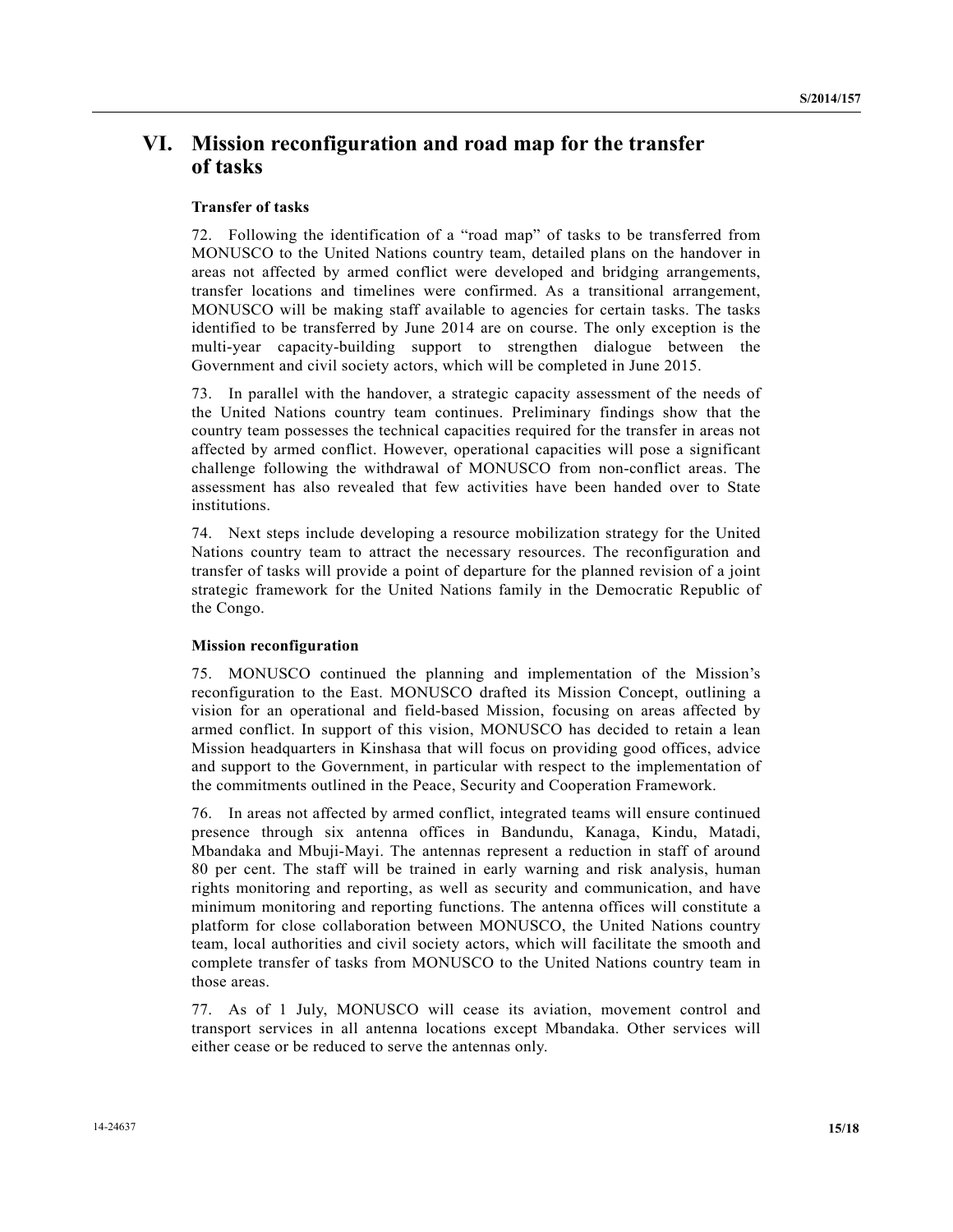78. In support of the Mission's operations in the East, two thirds of all substantive staff in Kinshasa will be redeployed to areas freed from armed groups or co-located in priority zones in North Kivu to support the establishment of "Islands of stability". To ensure the continuity of MONUSCO operations and to minimize the impact on urban areas in the East, there will be a phased and gradual move of staff and Mission assets.

79. As at 15 February, around 130 civilian and uniformed personnel had moved from Kinshasa to Goma, including my Deputy Special Representative responsible for eastern operations, the Force Commander, the Director of Mission Support, the Chief of Staff, and a majority of Heads of substantive sections. It is envisaged that others will redeploy in August. The Mission further anticipates reducing the number of military observers and team sites in areas not affected by armed conflict, while strengthening border-monitoring activities in the East. Its reconfiguration will be pursued in line with the recommendations of the strategic review, as presented in paragraph 41 above.

80. At the end of November and in early December 2013, the Office of the Police Commissioner initiated the relocation of functions to Goma and training coordination to Kisangani. The Police Reform Cell will maintain a residual presence in Kinshasa within the Executive Secretariat of the Steering Committee on Police Reform. Pending the full review of required logistical needs, United Nations police officers and formed police units are gradually redeploying to sectors in the East.

## **VII. Observations**

81. The comprehensive approach presented in my report to the Security Council of 27 February 2013 (S/2013/119) has started to bear fruit. One year after its signing, the Peace, Security and Cooperation Framework remains central to consolidating peace in the Democratic Republic of the Congo and catalysing development and reconstruction for its people and the region. The combination of a robust approach aimed at neutralizing armed groups, determined regional engagement to ensure the fulfilment of the commitments made by the signatories of the Peace, Security and Cooperation Framework, and the pursuit of essential reforms in the Democratic Republic of the Congo remain important elements of a strategy that needs to be energetically pursued in the months to come in order to consolidate the gains realized in 2013 and make further progress in addressing the root causes of the violence that is still pervasive in the eastern Democratic Republic of the Congo.

82. The military defeat of the M23 in November 2013 represented an important milestone in enhancing security and stability in the eastern Democratic Republic of the Congo. It allowed the State to return to areas over which it had lost control for more than two years and led to a substantial number of surrenders among other armed groups. But much remains to be done in order to consolidate those gains. Former M23 fighters who have not committed serious crimes, in particular those remaining in Uganda and Rwanda, need to be demobilized and reintegrated into Congolese society. I welcome the recent promulgation of the amnesty law by President Kabila and encourage the Government to urgently implement it in order to speed up the process of reintegration of former fighters. I call on the Congolese Government to further develop the National Disarmament, Demobilization and Reintegration Plan, in close coordination with the international donor community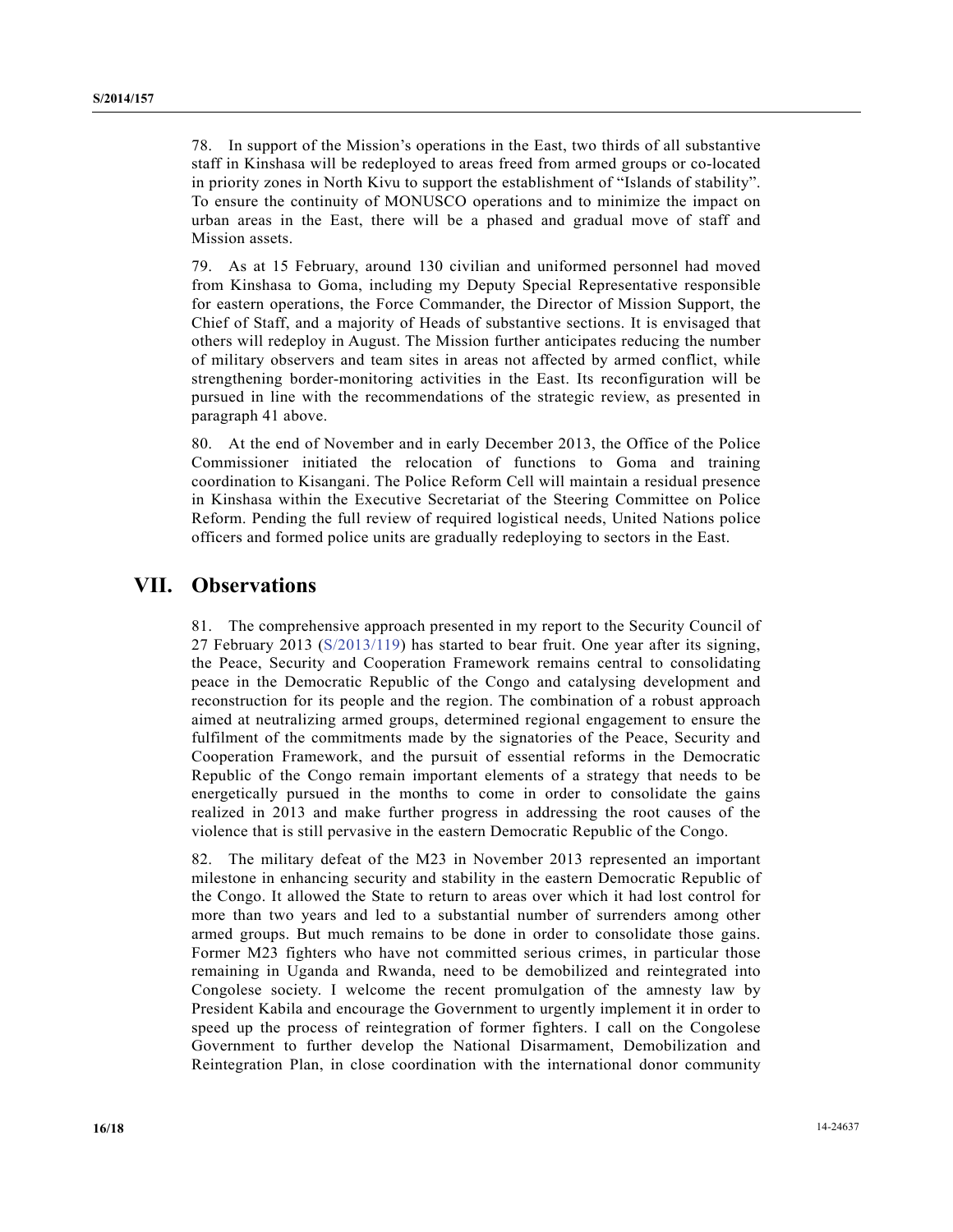and in line with the principle of an essentially voluntary process, and ensure its early implementation. I also urge the Governments of Rwanda and Uganda to collaborate in the repatriation of those former fighters.

83. Other dangerous armed groups continue to prey on the population in the eastern Democratic Republic of the Congo. Ongoing operations against FDLR and the Allied Democratic Forces, in particular, must continue and those groups, which are not only terrorizing the Congolese population and exploiting the natural resources of the country but also represent a threat to regional stability, must be neutralized. I once again urge all signatories of the Peace, Security and Cooperation Framework to implement their commitments. I have asked my Special Envoy and Special Representative, in close consultation with the other special envoys, to continue their diplomatic efforts aimed at building confidence between the Democratic Republic of the Congo and its neighbours.

84. The Democratic Republic of the Congo has made gradual progress on implementing the six national commitments under the Peace, Security and Cooperation Framework. There is now a window of opportunity to speed up the pace of those reform efforts. The continued military operations by the Congolese armed forces and MONUSCO need to be matched by a concerted political effort to move forward on the implementation of national commitments. The progress achieved to date does not guarantee that the reform processes and initiatives required to stabilize the East will take hold. I therefore strongly encourage the Congolese Government to accelerate the implementation of key reforms. Tangible progress on key issues, such as security sector reform, decentralization, natural resource management and the fight against corruption, which are often interconnected, would help to win over the Congolese population and build confidence in the future of the country and its institutions. That, in turn, would contribute to a political climate conducive to the holding of credible, transparent and peaceful elections within the constitutional time frames.

85. It will be of critical importance that further headway be made in the coming months. My Special Representative has therefore initiated a functional coordination mechanism at the ambassadorial level concentrating on disarmament, demobilization and reintegration, elections and security sector reform. I am particularly concerned about the slow pace of security sector reform, despite the emphasis placed by President Kabila on its prioritization. Army reform needs to gain momentum. It must be consistent in vision and scope with the fundamental changes required to turn the Congolese armed forces into a professional and disciplined force, acting as a protector of the people and the country's territorial integrity. An effective rapid reaction force, established within the framework of a national security sector reform road map, should gradually assume some of the military tasks of MONUSCO.

86. Further progress is also needed on the extension of State authority, decentralization, electoral preparations and structural reforms aimed at enhancing political and economic governance and effectively fighting corruption, which is taking a toll on the socioeconomic well-being and security of the Congolese people every day. The illicit exploitation of natural resources, in which armed groups are heavily involved, is one of the key drivers of conflict in the eastern Democratic Republic of the Congo. I look forward to the re-engagement of the Government with the Extractive Industries Transparency Initiative and encourage the passage of an oil